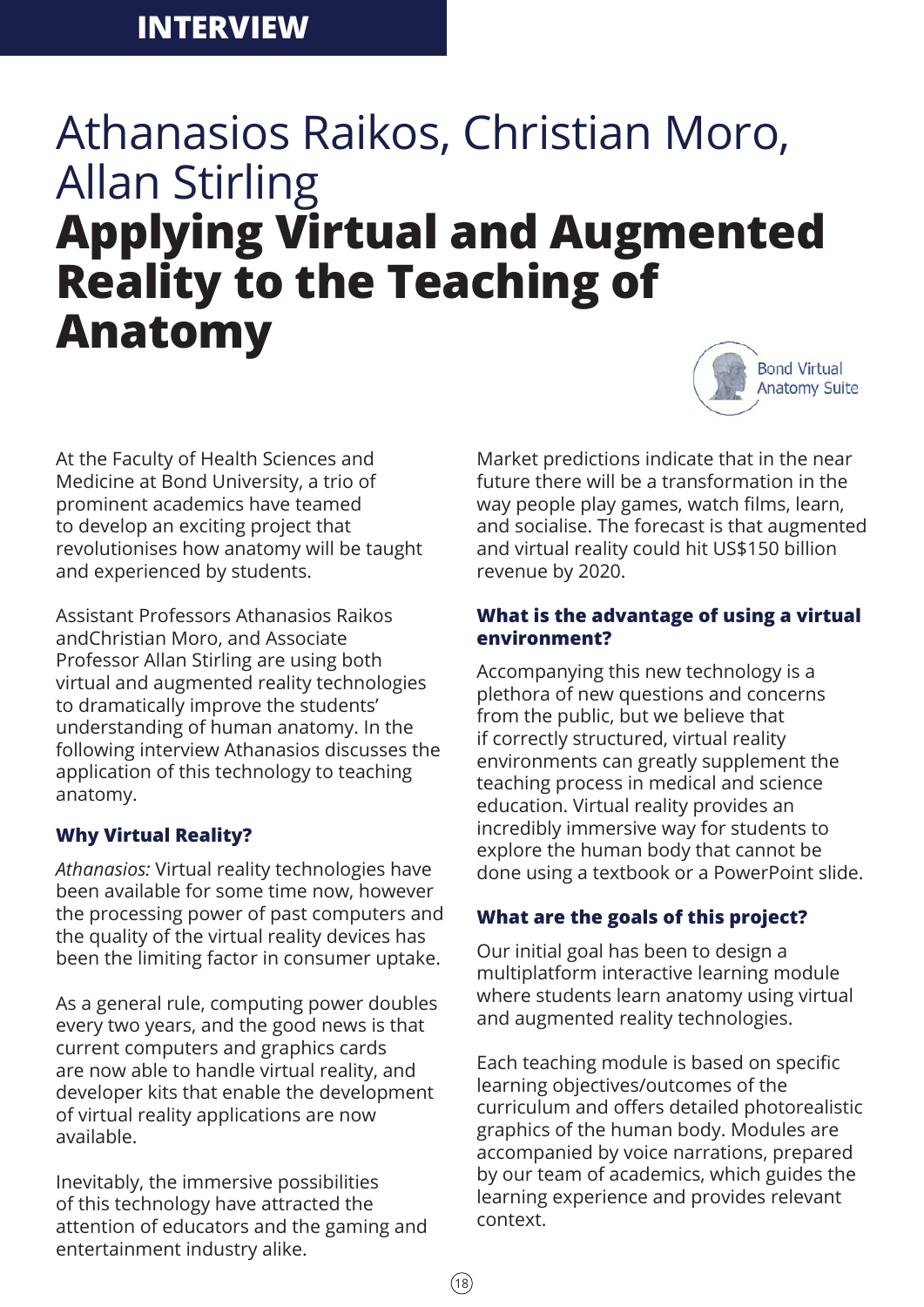

In addition, this teaching technology can also assist with distant learning students in rural environments, universities or hospitals. By tracking a user's head and finger movements, new horizons can be explored and encapsulated in educational material.

We feel that self-directed learning is an important element of today's education and institutions need to support and embrace technologies that facilitate this.

*"We feel that self-directed learning is an important element of today's education and institutions need to support and embrace technologies that facilitate this."*

#### **What are some of the Challenges?**

Some feel that immersive technologies such as virtual and augmented reality could lead to user isolation.

We have considered these types of potential issues and have decided to stream our research into finding the optimal benefits of these technologies in anatomical education.

 $(19)$ 

*Left to Right:* Associate Professor Allan Stirling, Assistant Professors Christian Moro and Athanasios Raikos using the Occulus Rift development kit.

There are also the development challenges of learning to use new software, accessing 3D anatomical models and building the virtual environment.

Virtual reality sickness is an added issue, which can be induced by poor frame rate, moving too fast in the virtual reality environment or taking control of the experience away from the participant.

The physiology behind virtual relatity sickness is not currently clearly understood, however there is potential for us to contribute to research in this area.



The team illustrate the equipment used for development of the simulation.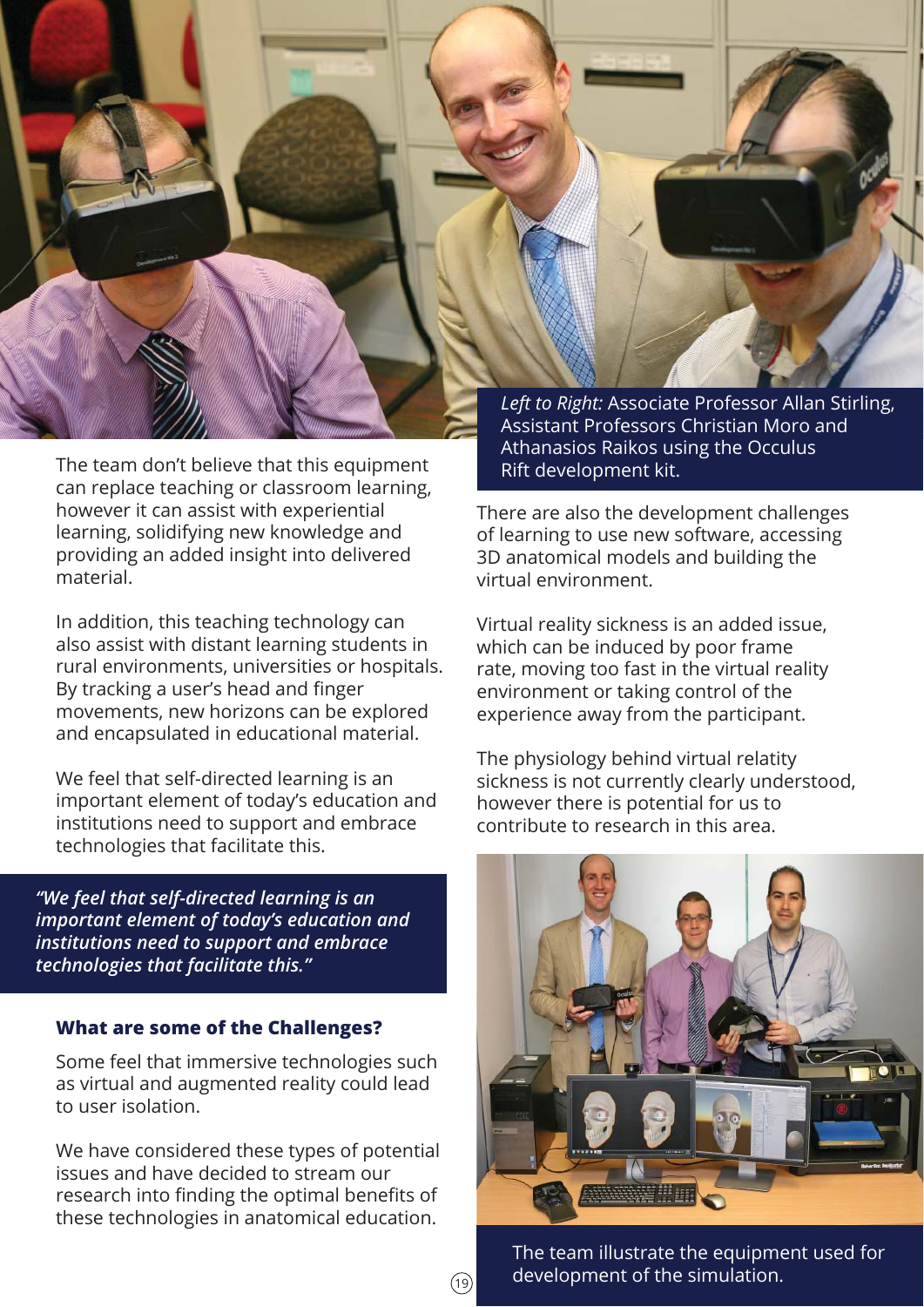#### **What were some of the benefits of this approach?**

Textbooks, images, and videos work quite well with basic concepts, but what about when you need to learn something really complex, such as the human body for example?

Our bodies contain an enormous amount of complexity when it comes into understanding the full depth of the human structure. Conceptualising the accurate spatial relationship of anatomical structures such as bones, muscles, neurovascular structures, and connective tissue can be intimidating.

Learning anatomy based on the clinical approach is very helpful as it helps link the concept of structure with clinical applications, however there can be oversight of the topographical and morphological element.

Medical education has many similarities to other careers, such as pilot training, as it requires a lot of simulation exposure before practising on real patients.

You would expect your doctor have spent a serious number of hours using mannequins, carrying out cadaveric dissections, or handson surgical workshops ensuring the proper training.

Our mission in medical and allied health sciences education is exactly this. In addition to the theoretical knowledge, we need to expose our students to a large degree of simulation training before their contact with real patients.

Most modern teaching facilities offer a variety of simulation modules ranging from simulating patients for clinical skills learning, virtual scenario-based computer software, to mannequins for practicing basic medical interventions and life-saving skills.

*"In addition to the theoretical knowledge, we need to expose our students to a large degree of simulation training before their contact with real patients."*

The problem with many of these simulation modules is that students need to have access to facilities in order to receive the training. Moreover, as with many other things in life, when students don't keep refreshing their skills and knowledge then they lose it.

Virtual reality and augmented reality technologies are amazing exactly for this reason. They can be used practically anywhere once the devices and software have been acquired.

The team's challenge then, is to design the interface and content for the virtual anatomical environments so that they are sophisticated enough to expose the required levels of complexity, and provide a realistic simulation for students.

*"Having multiple users from distant locations learning together in the same virtual 'room' is expected to transform many industries, and it is our plan for Bond University to be at the forefront of this education."*

#### **How will this impact student learning?**

The research team has already acquired virtual reality developer kits, and augmented-reality capable devices. These development platforms are not yet widely available, however commercial versions will be released in 2016. We will be ready when these devices arrive next year, and our eager student participants are already getting excited about the possibilities.

In the near future participants will have the opportunity to learn anatomy through a variety of innovative modes of learning including virtual reality, augmented reality, tablet-based devices, and podcasts. Our research team is confident that these devices, if used correctly, can transform students' learning experience by helping them visualize other perspectives. A major potential innovation of this research would be the identification of optimal application of this technology in learning and teaching.